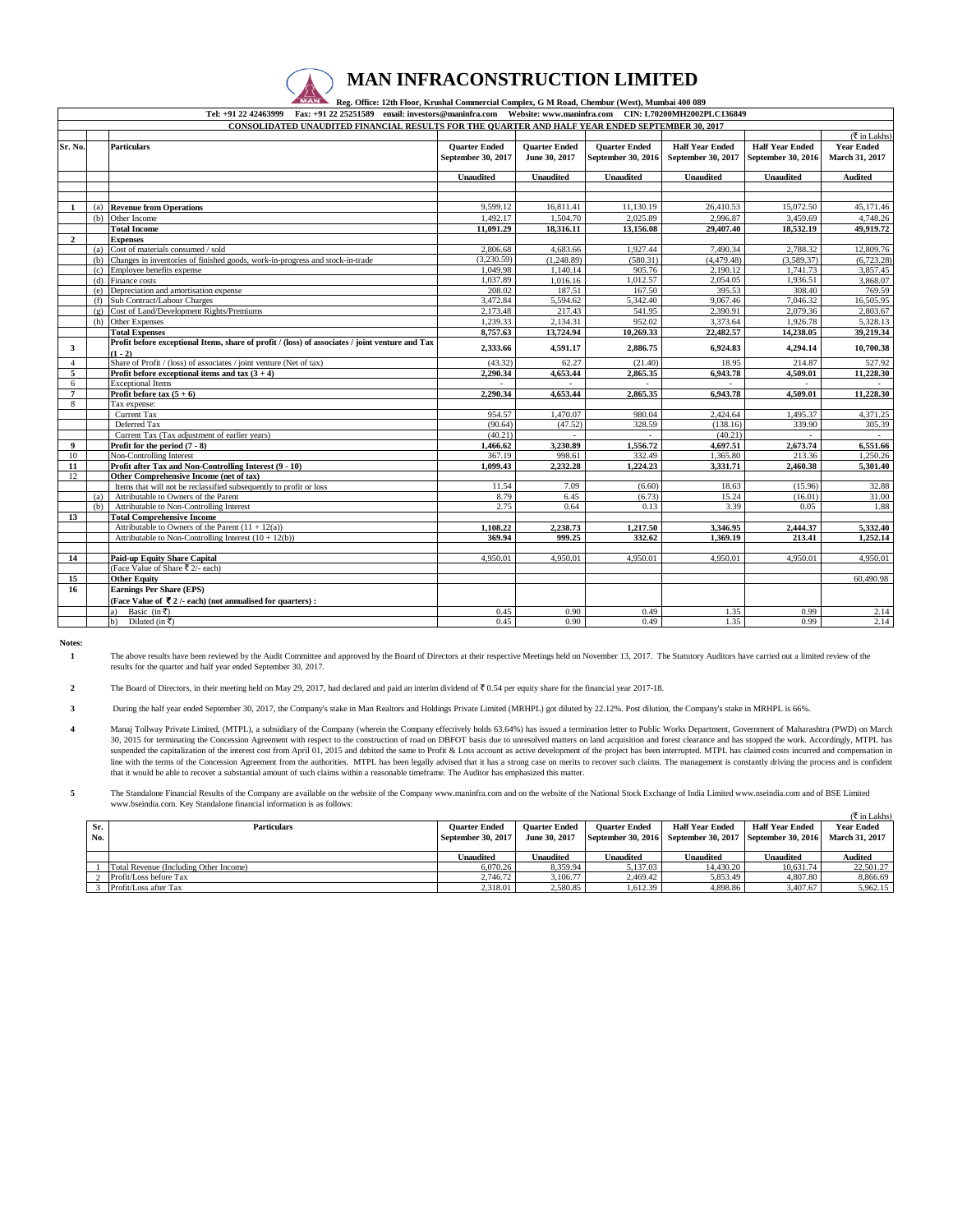Unaudited Consolidated Segment wise Revenue, Results, Assets and Liabilities for the Quarter and Half year ended September 30, 2017:

|                |                                                                                           |                      |                      |                      |                        |                        | $(\overline{\mathfrak{F}}$ in Lakhs) |
|----------------|-------------------------------------------------------------------------------------------|----------------------|----------------------|----------------------|------------------------|------------------------|--------------------------------------|
|                | Sr. Particulars                                                                           | <b>Quarter Ended</b> | <b>Ouarter Ended</b> | <b>Quarter Ended</b> | <b>Half Year Ended</b> | <b>Half Year Ended</b> | <b>Year Ended</b>                    |
| No.            |                                                                                           | September 30, 2017   | June 30, 2017        | September 30, 2016   | September 30, 2017     | September 30, 2016     | March 31, 2017                       |
|                |                                                                                           |                      |                      |                      |                        |                        |                                      |
|                |                                                                                           |                      |                      |                      |                        |                        |                                      |
|                |                                                                                           | Unaudited            | <b>Unaudited</b>     | <b>Unaudited</b>     | <b>Unaudited</b>       | <b>Unaudited</b>       | <b>Audited</b>                       |
|                | <b>Segment Revenue</b>                                                                    |                      |                      |                      |                        |                        |                                      |
|                | (a) EPC (Engineering, Procurement and Contracting)                                        | 9.387.33             | 15,763.39            | 10,736.38            | 25,150.72              | 14,601.55              | 47,163.49                            |
|                | (b) Real Estate                                                                           | 365.06               | 1,575.15             | 2,047.13             | 1,940.21               | 2,444.89               | 4,143.35                             |
|                | (c) Unallocated                                                                           |                      |                      |                      |                        |                        |                                      |
|                | <b>Total Segment Revenue</b>                                                              | 9.752.39             | 17.338.54            | 12.783.51            | 27,090.93              | 17.046.44              | 51,306.84                            |
|                | Less: Inter Segment Revenue                                                               | 153.27               | 527.13               | 1.653.32             | 680.40                 | 1.973.94               | 6.135.38                             |
|                | <b>Net Sales / Income from Operations</b>                                                 | 9.599.12             | 16,811.41            | 11,130.19            | 26,410.53              | 15,072.50              | 45,171.46                            |
|                |                                                                                           |                      |                      |                      |                        |                        |                                      |
|                | <b>Segment Results</b>                                                                    |                      |                      |                      |                        |                        |                                      |
| (a)            | EPC                                                                                       | 1,360.12             | 3,055.77             | 1.214.57             | 4,415.89               | 1,655.81               | 7,497.16                             |
| (b)            | <b>Real Estate</b>                                                                        | 664.11               | 1,275.96             | 904.86               | 1,940.07               | 1,875.19               | 3,734.05                             |
| (c)            | Unallocated                                                                               | 1.304.00             | 1.337.87             | 1.758.49             | 2.641.87               | 2,914.52               | 3.865.16                             |
|                | <b>Total Segment Results</b>                                                              | 3.328.23             | 5.669.60             | 3,877.92             | 8.997.83               | 6,445.52               | 15,096.37                            |
|                | Less: Finance Costs                                                                       | 1.037.89             | 1,016.16             | 1.012.57             | 2,054.05               | 1,936.51               | 3.868.07                             |
|                | Total Profit / (Loss) Before Tax including Share of Profit / (Loss) of associates / joint | 2,290.34             | 4,653.44             | 2.865.35             | 6.943.78               | 4,509.01               | 11,228.30                            |
|                | venture                                                                                   |                      |                      |                      |                        |                        |                                      |
|                |                                                                                           |                      |                      |                      |                        |                        |                                      |
| 3              | <b>Segment Assets</b>                                                                     |                      |                      |                      |                        |                        |                                      |
|                | $(a)$ EPC                                                                                 | 31,400.22            | 35,229.41            | 34,429.49            | 31,400.22              | 34,429.49              | 37,014.70                            |
| (b)            | <b>Real Estate</b>                                                                        | 35,869.58            | 32,040.49            | 24,321.32            | 35,869.58              | 24.321.32              | 30,730.54                            |
|                | (c) Unallocated                                                                           | 53,180.99            | 55,548.50            | 57.313.26            | 53,180.99              | 57.313.26              | 52,104.24                            |
|                | <b>Total Segment Assets</b>                                                               | 120.450.79           | 122,818.40           | 116,064.07           | 120.450.79             | 116,064.07             | 119,849.48                           |
|                |                                                                                           |                      |                      |                      |                        |                        |                                      |
| $\overline{4}$ | <b>Segment Liabilities</b>                                                                |                      |                      |                      |                        |                        |                                      |
|                | $(a)$ EPC                                                                                 | 15,235.33            | 19,447.58            | 17,936.86            | 15,235.33              | 17,936.86              | 17,273.85                            |
| (b)            | <b>Real Estate</b>                                                                        | 1.304.70             | 1.282.68             | 3.476.41             | 1,304.70               | 3.476.41               | .272.32                              |
| (c)            | Unallocated                                                                               | 34,101.70            | 31,395.58            | 28,974.67            | 34, 101, 70            | 28,974.67              | 31,548.35                            |
|                | <b>Total Segment Liabilities</b>                                                          | 50.641.73            | 52,125.84            | 50.387.94            | 50.641.73              | 50.387.94              | 50,094.52                            |
|                |                                                                                           |                      |                      |                      |                        |                        |                                      |

Note: The Segment information has been prepared in line with the review of operating results by the Managing Director / Chief Operating Decision Maker (CODM), as per Ind AS 108 "Operating Segment". The accounting<br>principle

**7** Figures for previous periods are re-classified / re-arranged / re-grouped, wherever necessary.

**For and on behalf of Board of Directors**

**Place: Mumbai Managing Director Date: November 13, 2017 DIN : 00063058**

**Parag K. Shah<br>Managing Director<br>DIN : 00063058** 

**6**